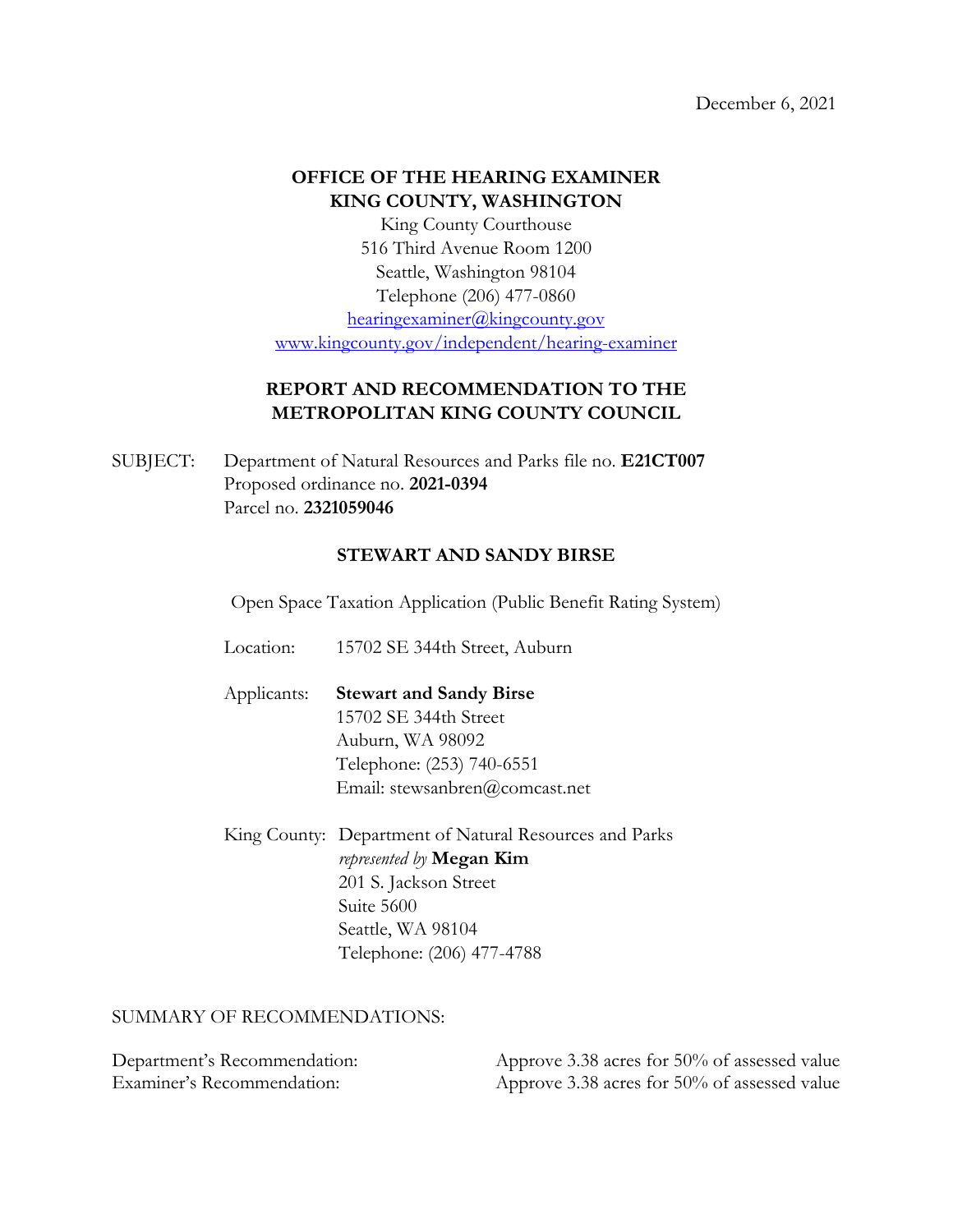### PRELIMINARY REPORT:

On November 5, 2021, the Department of Natural Resources and Parks (DNRP) submitted its report on file no. E21CT007 to the Examiner.

#### PUBLIC HEARING:

After reviewing the preliminary report and examining available information on file with the application, the Examiner conducted a Zoom public hearing on the application on November 18, 2021.

Participants at the public hearing and the exhibits offered and entered are listed in the attached minutes. A verbatim recording of the hearing is available in the Hearing Examiner's Office.

#### FINDINGS AND CONCLUSIONS:

#### 1. General Information:

| Owners:        | Stewart and Sandy Birse<br>15702 SE 344th Street<br>Auburn, WA 98092 |
|----------------|----------------------------------------------------------------------|
| Location:      | 15702 SE 344th Street, Auburn                                        |
| STR:           | NE-23-21-05                                                          |
| Zoning:        | RA5                                                                  |
| Parcel no.:    | 2321059046                                                           |
| Total acreage: | 3.81 acres                                                           |
|                |                                                                      |

- 2. The Applicant timely filed an application to King County for the Public Benefit Rating System (PBRS) program current use valuation of the property to begin in 2022. As required by law, notification of the application occurred.
- 3. A summary of relevant PBRS categories follows below. (Plain text is a category an applicant requested an award for and that DNRP agrees is warranted. A strikethrough is a category an applicant requested an award for but that DNRP disagrees is warranted.)

| PBRS categories: | Open Space Resources                    |  |
|------------------|-----------------------------------------|--|
|                  | Farm and agricultural conservation land |  |
|                  | Forest stewardship land                 |  |
|                  | Rural open space                        |  |
|                  | Rural stewardship land                  |  |
|                  |                                         |  |
|                  |                                         |  |

The DNRP-recommended score of five points results in a current use valuation of 50% of assessed value for the enrolled portion of the property.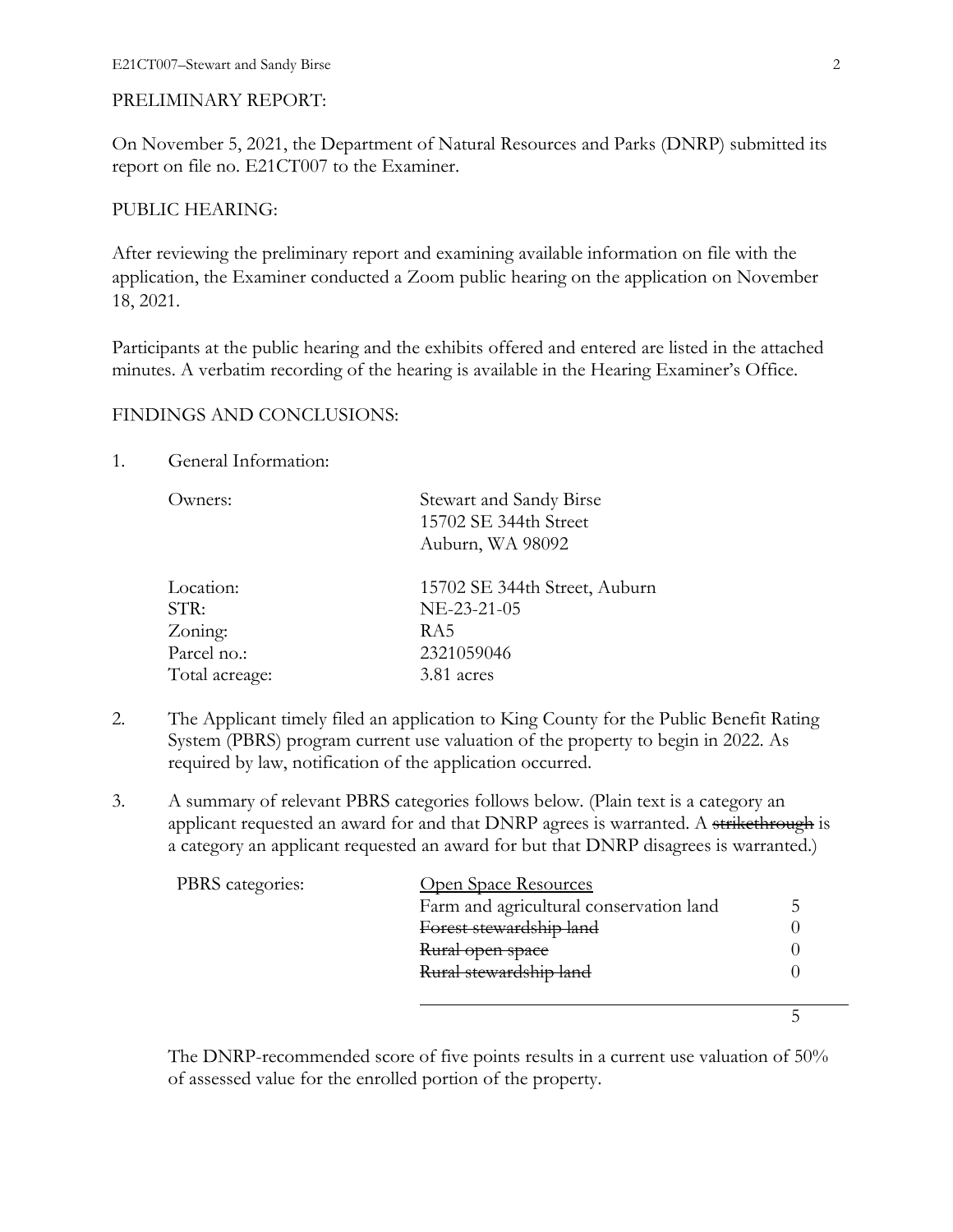- 4. As to the land area recommended for PBRS enrollment, the Applicant requested 3.00 acres and DNRP recommends 3.38 acres. (Enrollment acreage is the entire parcel less the excluded area, as calculated by DNRP. In the event the County Assessor's official parcel size is revised, the PBRS acreage shall be administratively adjusted to reflect that change.)
- 5. Except as modified herein, the facts set forth in DNRP's preliminary report and testimony at the November 18, 2021, public hearing are correct and incorporated herein by reference. Copies of this report and DNRP's report will be provided to the Metropolitan King County Council for final approval.
	- A. The property already has a King Conservation District farm plan. Therefore, approval for the farm and agricultural conservation land category, and thus qualification of the property for enrollment (as there is no other qualifying category) is not contingent. Continued enrollment in the future is predicated on continuing to follow that farm plan in the future, but that is true for everyone who qualifies under the farm and agricultural conservation land category.
- 6. Approval of five points and a current use valuation of 50% of assessed value for 3.38 acres is consistent with KCC Chapter 20.36 and with the purposes and intent of King County to maintain, preserve, conserve, and otherwise continue in existence adequate open space lands and to assure the use and enjoyment of natural resources and scenic beauty for the economic and social well-being of King County and its citizens.

## RECOMMENDATION:

APPROVE a current use valuation of 50% of assessed value for the 3.38-acre enrolled portion of the property.

DATED December 6, 2021.

 $2/2$ 

David Spohr Hearing Examiner